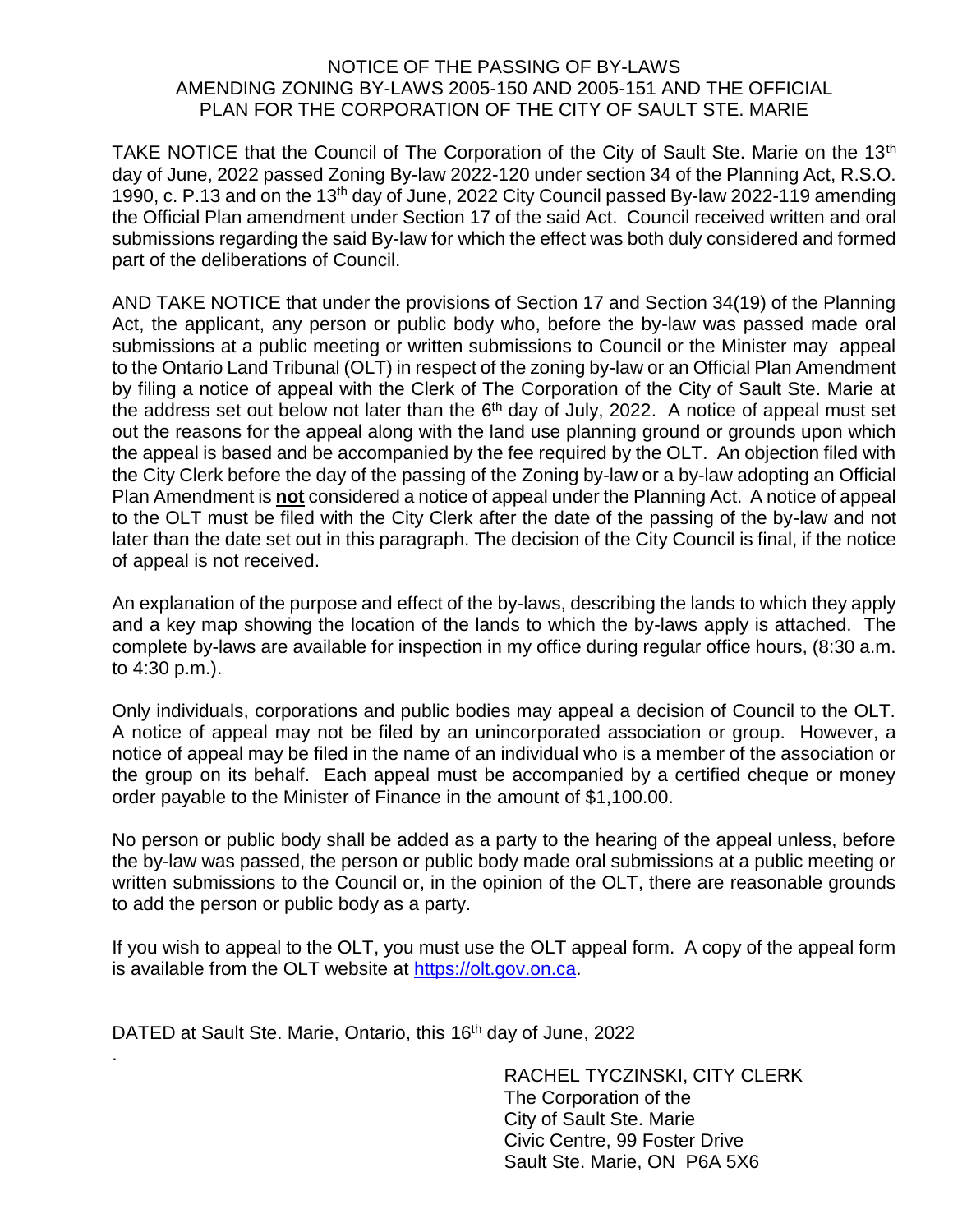# **EXPLANATORY NOTE IN RESPECT TO ZONING BY-LAW 2022-120**

# **SUBJECT PROPERTY: 1035 WELLINGTON STREET EAST, 189 UPTON ROAD AND 185 UPTON ROAD**

The purpose of Zoning By-law 2022-120 is to rezone the property from R2 (Single Detached Residential) zone to R2.S (Single Detached Residential) zone with a "Special Exception" to, in addition to those uses permitted in an R2 zone:

- 1. Permit up to  $325m^2$  of office space.
- 2. Reduce the landscaped open space requirement from 30% to 25%.
- 3. Permit parking spaces to be located in a required exterior side yard within 50 metres of the southerly lot line.
- 4. Exempt the required 15 parking spaces associated with the office space from surface treatment requirements.
- 5. Reduce the required number of barrier free parking spaces from 2 to 0 for office space.

The location of the subject property is shown on the map attached hereto.

This by-law shall not come into force until Official Plan Amendment No. 239 is approved by Council and the final date for appeal has expired without an appeal being filed.

An Explanatory Note in respect of Official Plan Amendment By-law 2022-119 concerning Amendment No. 239 to the Official Plan is attached.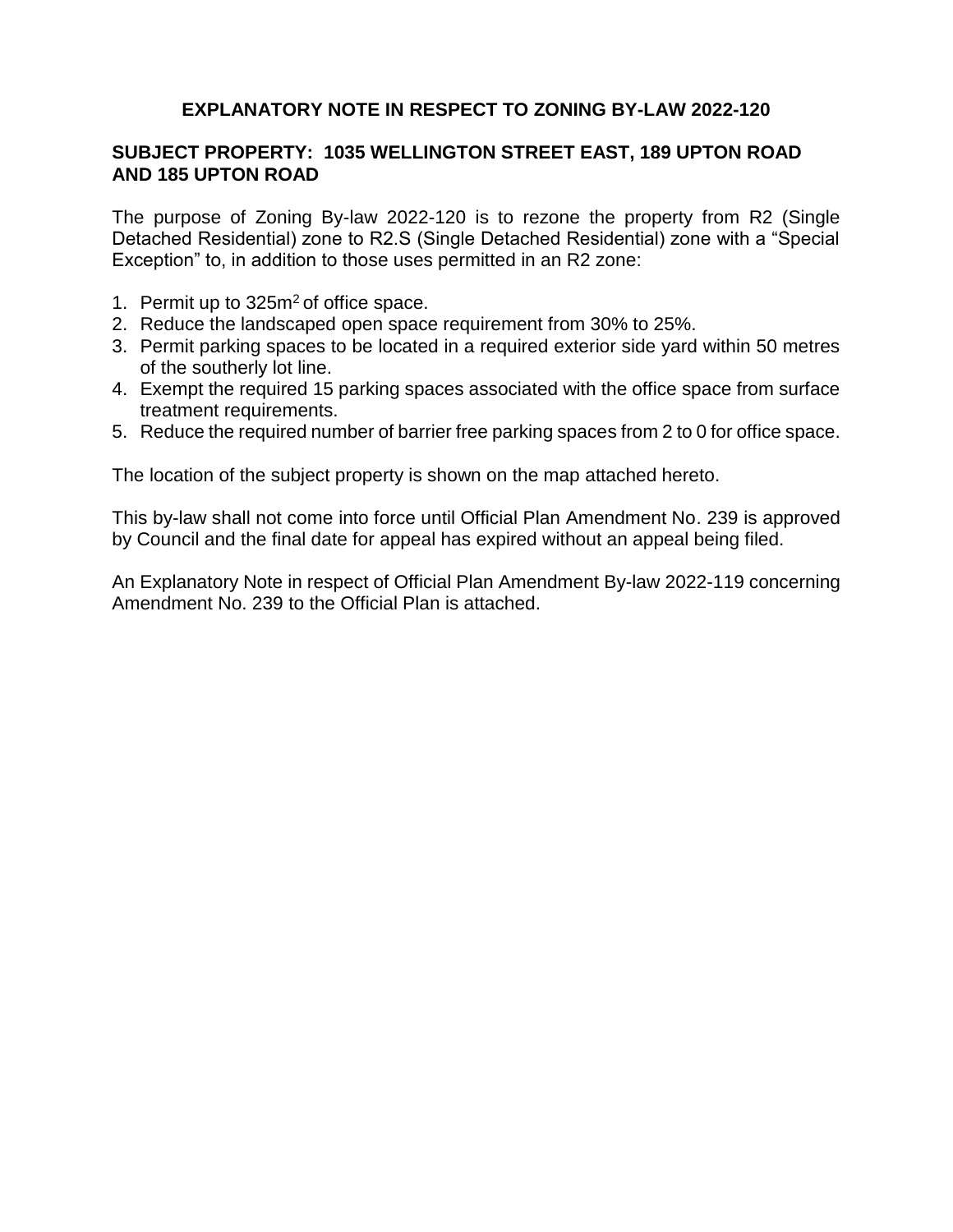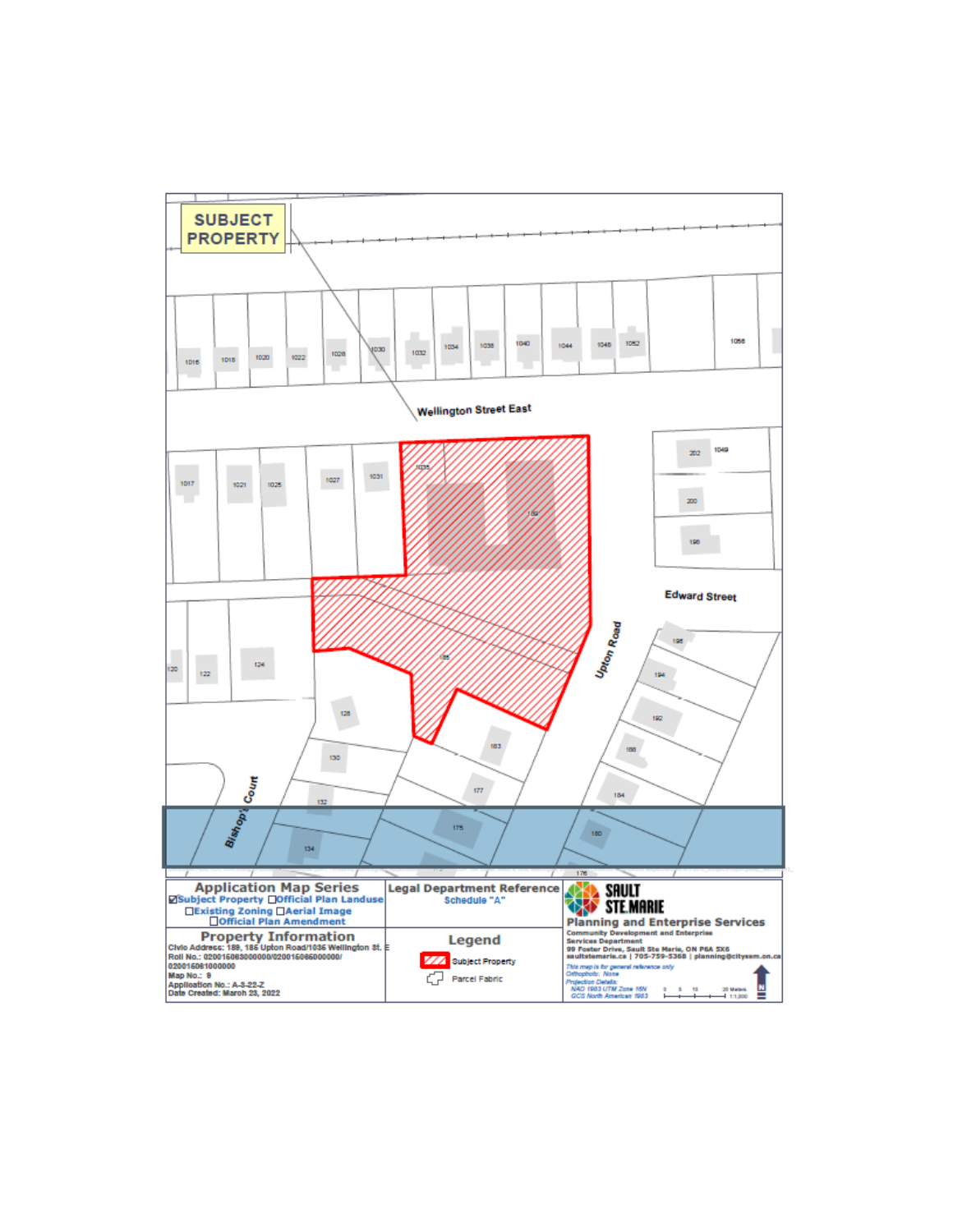### **AMENDMENT NO. 239 TO THE SAULT STE. MARIE OFFICIAL PLAN**

#### **PURPOSE**

This Amendment is an amendment to the Text of the Official Plan as it relates to the Residential Policies of the Plan.

#### **LOCATION**

PIN 31538-0269 (LT) LT 90-93 PL 7134 ST. MARY'S; PT LT 117-118 PL 7134 ST. MARY'S AS IN CY4160, T241546; PT EDWARD ST PL 7134 ST. MARY'S CLOSED BY T27438, T239868, T239869, T241058 AS IN CY4160, T29110 EXCEPT THE EASEMENT THEREIN; PT LT 28 PL 30794 ST. MARY'S AS IN T21673 S/T T21673; SAULT STE. MARIE; located on the south west corner of the intersection of Wellington Street and Upton Road, civic no. 1035 Wellington Street East, 185 and 189 Upton Road.

#### **BASIS**

This Amendment is necessary in view of a request to permit office space.

Council now considers it desirable to amend the Official Plan.

## **DETAILS OF THE ACTUAL AMENDMENT & POLICIES RELATED THERETO**

The Official Plan for the City of Sault Ste. Marie is hereby amended by adding the following paragraph to the Special Exceptions Section:

"Special Exceptions"

157. Notwithstanding Residential policies of the Official Plan, the property described as PIN 31538-0269 (LT) LT 90-93 PL 7134 ST. MARY'S; PT LT 117-118 PL 7134 ST. MARY'S AS IN CY4160, T241546; PT EDWARD ST PL 7134 ST. MARY'S CLOSED BY T27438, T239868, T239869, T241058 AS IN CY4160, T29110 EXCEPT THE EASEMENT THEREIN; PT LT 28 PL 30794 ST. MARY'S AS IN T21673 S/T T21673; SAULT STE. MARIE; located on the south west corner of the intersection of Wellington Street and Upton Road, civic no. 1035 Wellington Street East, 185 and 189 Upton Road, may be occupied by up to 325 square meters of office space as an additional permitted use.

#### **INTERPRETATION**

The provisions of the Official Plan as amended from time to time will be applied to this Amendment.